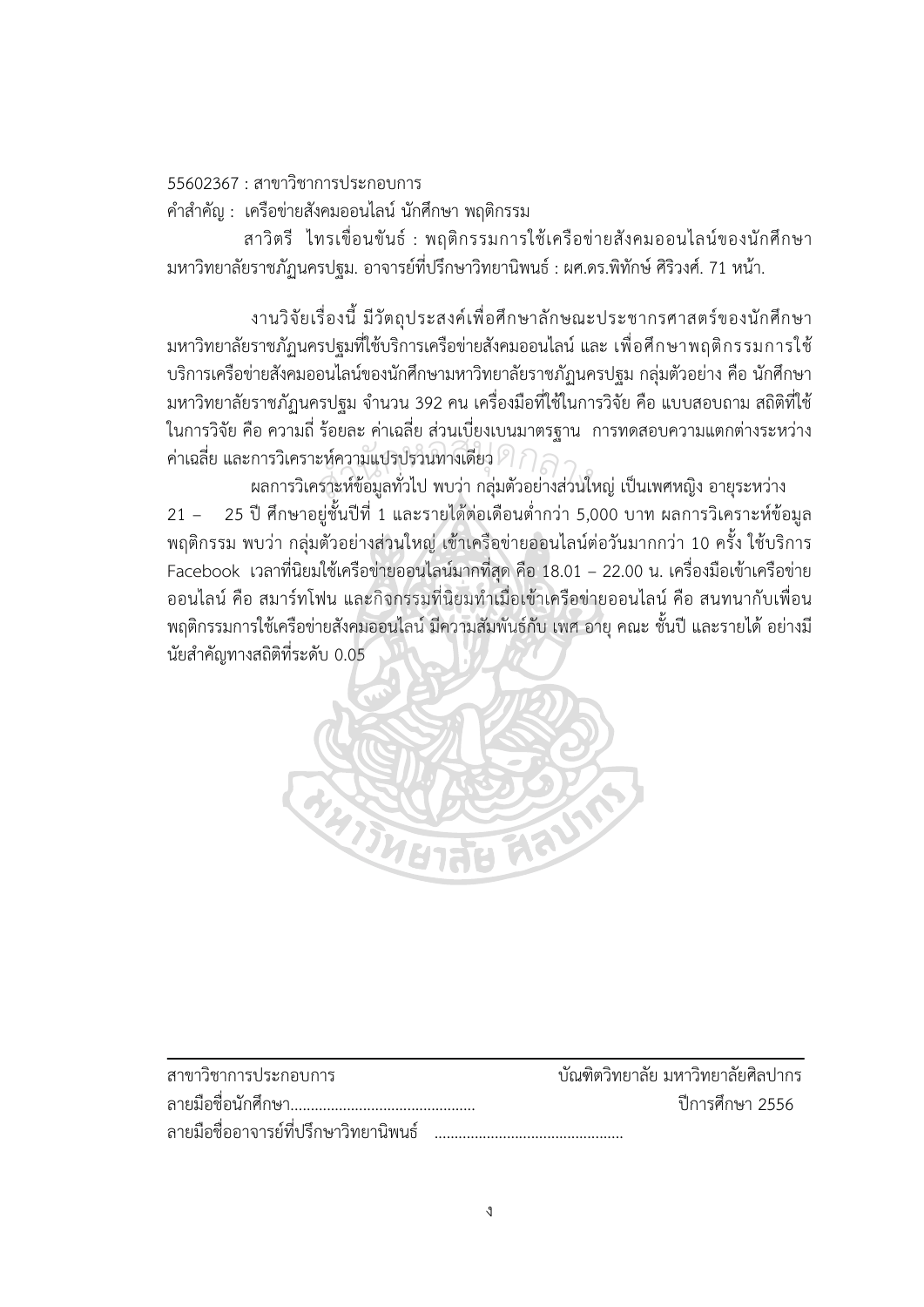## 55602367 : MAJOR : ENTREPRENEURSHIP KEY WORD : SOCIAL NETWORK, STUDENT, BEHAVIOR SAWITTREE SAIKHUEANKHAN : SOCIAL NETWORK USING BEHAVIOR OF STUDENTS AT RAJABHAT NAKORNPATHOM UNIVERSITY. THESIS ADVISOR : ASST.PROF.PHITAK SIRIWONG, Ph.D. 71 pp.

The objectives of this research was to study demographic of students of Rajabhat Nakornpathom University who used social network and to study behavior in using social network of students of Rajabhat Nakornpathom University. The sample was 392 students of Rajabhat Nakornpathom University while the research instrument is questionnaire and the usage statistics employ in this research are frequency, percentage, mean, standard deviation, t-test and One - way analysis of varience.

As for demographic data, it is found that most of samples are female, 21 – 25 years old, first year students, salary less than 5,000 THB. While behavior in using social network, most of them are using social network more than 10 times per day, using Facebook, use in 06.00 – 10.00 PM, the instrument is smartphone, and like to chat with their friends. Behavior in using social networks correlated with gender, age, faculty, level and income are statistically significant at the level 0.05. rile - way analysis of varience.<br>r demographic data, it is found that most<br>students, salary less than 5,000 THB.



Program of Entrepreneurship Graduate School, Silpakorn University Student's signature ........................................ Academic Year 2013 Thesis Advisor's signature ........................................